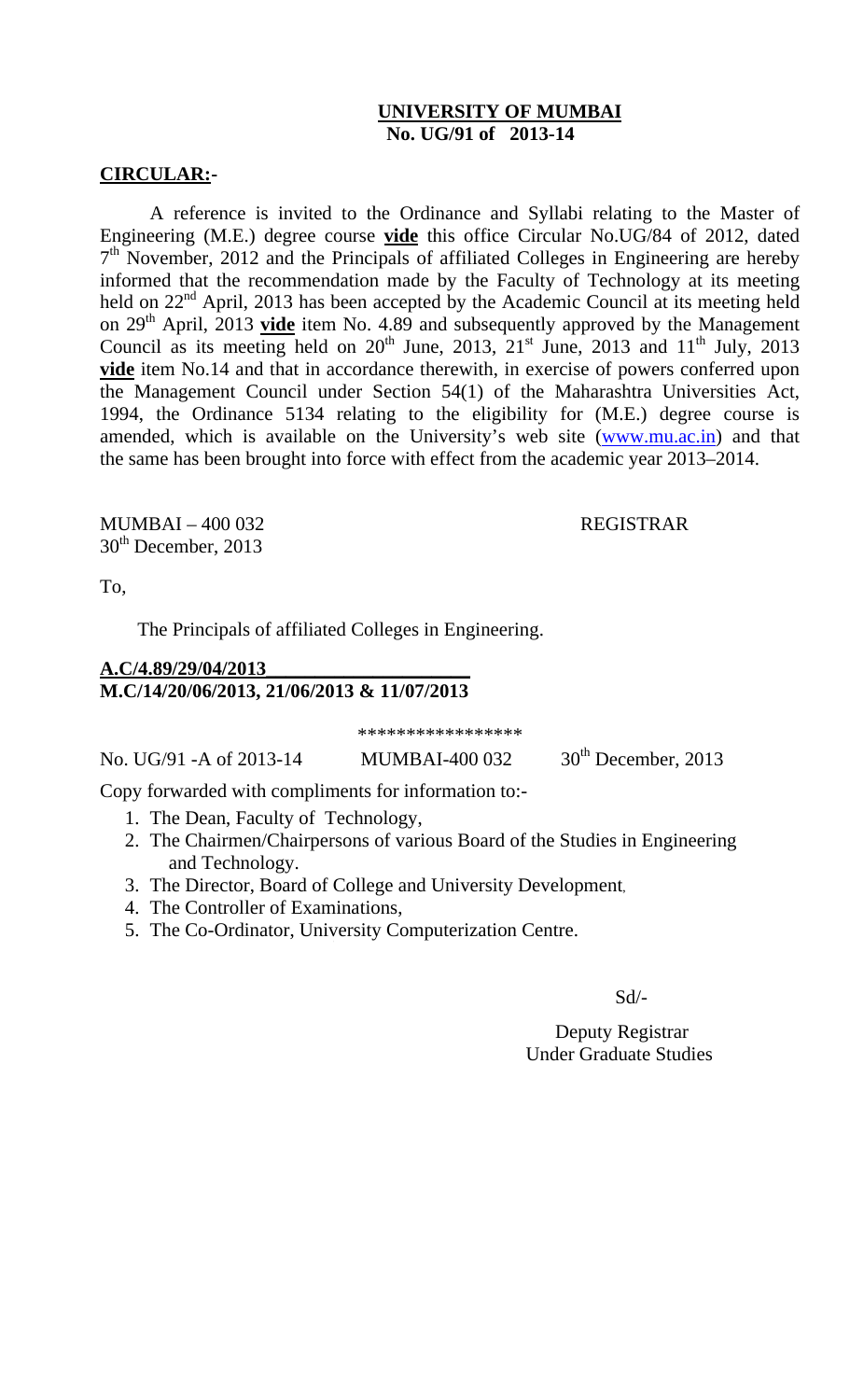#### **Existing Ordinance 5134:**

Any person who has passed an examination for the Degree of Bachelor of Engineering of this University or the degree of Bachelor of Engineering of any other University recognized as equivalent to the Bachelor of Engineering degree of this University is deemed eligible for admission to the Masters degree course in Engineering in the specific branch in which he / she has taken the degree of Bachelor of Engineering of a related branch as listed below:-

| Master of Engineering                          | <b>Bachelor of Engineering</b>                   |
|------------------------------------------------|--------------------------------------------------|
| 1. Civil Engineering with                      | a. Civil Engineering OR                          |
| (i) Environmental Engineering Subjects         | b. Environmental Engineering OR                  |
|                                                | c. Construction Engineering                      |
| (ii) Structural Engineering Subjects           | a. Civil Engineering OR                          |
|                                                | b. Construction Engineering                      |
| (iii) Traffic and Transportation Engineering   | a. Civil Engineering OR                          |
| Subjects                                       | b. Construction Engineering                      |
| (iv) Construction Management Subjects          | a. Civil Engineering OR                          |
|                                                | b. Construction Engineering                      |
| (v) Hydraulics Engineering Subjects            | a. Civil Engineering OR                          |
|                                                | b. Construction Engineering OR                   |
|                                                | c. Environmental Engineering                     |
| (vi) Goo-technical Engineering Subjects        | a. Civil Engineering OR                          |
|                                                | b. Construction Engineering                      |
| 2. Mechanical Engineering with                 | a. Mechanical Engineering OR                     |
| (i) Machine Design Subjects                    | b. Machine Tool Engineering OR                   |
|                                                | c. Automobile Engineering OR                     |
|                                                | d. Production Engineering                        |
| (ii) Automobile Engineering Subjects           | a. Mechanical Engineering<br><b>OR</b>           |
|                                                | b. Automobile Engineering OR                     |
|                                                | c. Machine Tool Engineering                      |
| (iii) Fluid Pumping Machine Subjects           | a. Mechanical Engineering                        |
| (iv) Internal Combustion Engineering Subjects  | a. Mechanical Engineering OR                     |
|                                                | b. Automobile Engineering                        |
| (v) Manufacturing systems Engineering subjects | a. Mechanical Engineering OR                     |
|                                                | b. Automobile engineering OR                     |
|                                                | c. Production Engineering OR                     |
|                                                | d. Industrial Engineering                        |
| (vi) CAD/CAM & Automation subjects             | a. Mechanical Engineering OR                     |
|                                                | b. Automobile Engineering OR                     |
|                                                | c. Production Engineering<br><b>OR</b>           |
|                                                | d. Machine Tool Engineering                      |
| (vii) Thermal Engineering Subjects             | a. Mechanical Engineering<br><b>OR</b>           |
|                                                | b. Automobile Engineering OR                     |
|                                                | c. Production Engineering                        |
| viii) Energy Engineering subjects              | a. Mechanical Engineering<br><b>OR</b>           |
|                                                | b. Automobile Engineering OR                     |
|                                                | c. Aerospace / Aeronautical Engineering          |
| ix) Heat Power subjects                        | a. Mechanical Engineering<br><b>OR</b>           |
|                                                | b. Automobile Engineering OR                     |
|                                                | c. Aerospace / Aeronautical Engineering          |
| 3. Electrical Engineering with                 | a. Electrical Engineering OR                     |
| (i) Control Systems Engineering Subjects       | b. Electronics Engineering OR                    |
|                                                | c. Electronics and Telecommunication Engineering |
|                                                | <b>OR</b>                                        |
|                                                | d. Instrumentation Engineering OR                |
|                                                | e. Power Electronics                             |
| (ii) Power Systems Engineering Subjects        | a. Electrical Engineering OR                     |
|                                                | b. Power Electronics                             |
| (iii) Power Electronics and Drives             | a. Electrical Engineering OR                     |
|                                                | b. Power Electronics OR                          |
|                                                | c. Electronics and Power                         |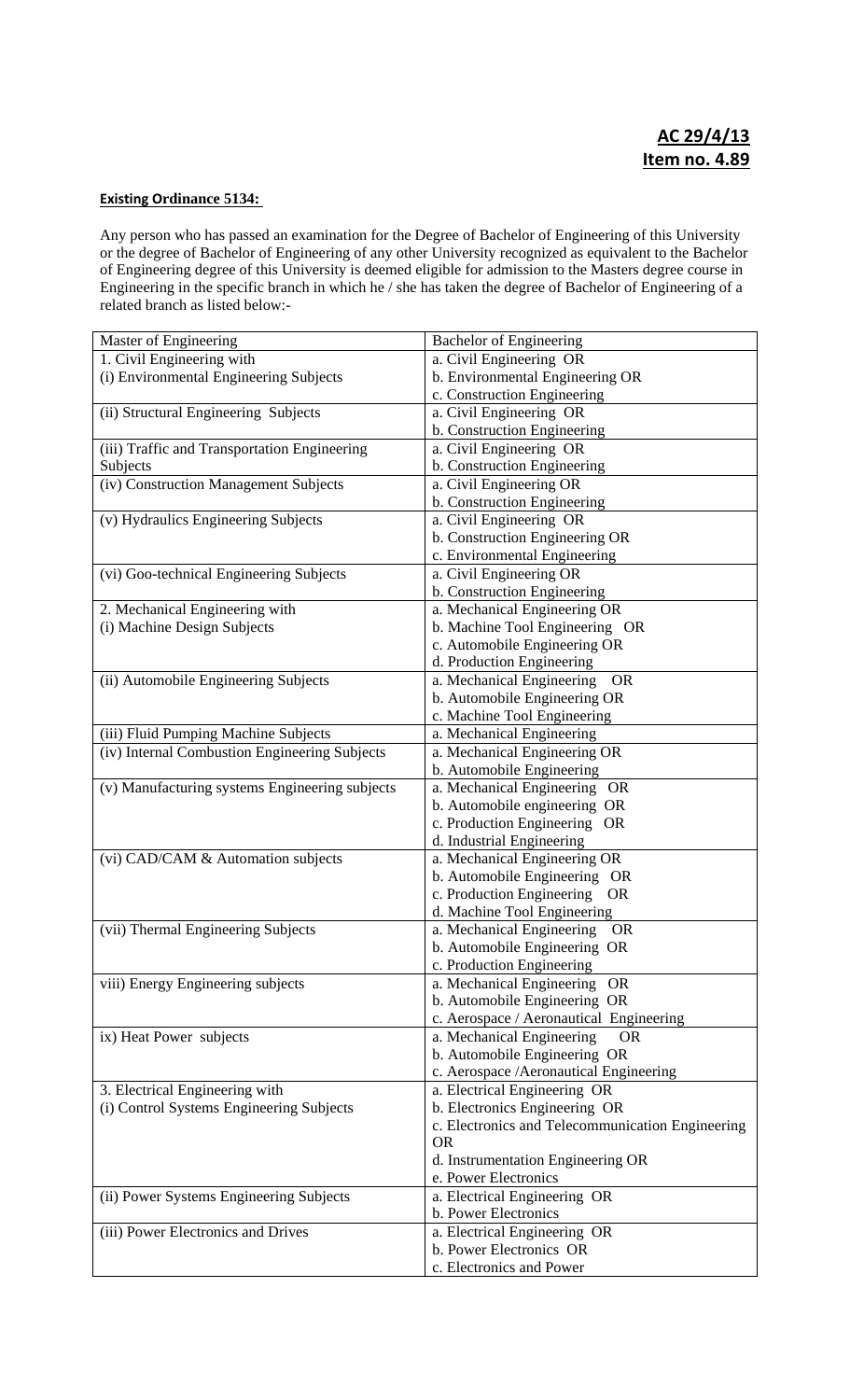| 4. Electronics Engineering                        | a. Electrical Engineering OR                       |
|---------------------------------------------------|----------------------------------------------------|
|                                                   | b. Electronics Engineering OR                      |
|                                                   | c. Electronics and Tele-Communication              |
|                                                   | Engineering OR                                     |
|                                                   |                                                    |
|                                                   | d. Instrumentation Engineering OR                  |
|                                                   | e. Computer Engineering OR                         |
|                                                   | f. Power Engineering                               |
|                                                   | g. Biomedical Engineering                          |
| 5. Electronics & Telecommunication Engineering    | a. Electrical Engineering OR                       |
|                                                   | b. Electronics Engineering OR                      |
|                                                   | c. Electronics and Tele-Communication              |
|                                                   | <b>Engineering OR</b>                              |
|                                                   | d. Instrumentation Engineering OR                  |
|                                                   | e. Computer Engineering OR                         |
|                                                   | f. Power Electronics                               |
|                                                   | g. Biomedical Engineering                          |
| 6. Instrumentation & Control Engineering          | a. Electrical Engineering OR                       |
|                                                   | b. Electronics Engineering OR                      |
|                                                   | c. Instrumentation Engineering OR                  |
|                                                   | d. Power Electronics                               |
|                                                   | g. Biomedical Engineering                          |
| 7. Computer Engineering                           | a. Computer Engineering OR                         |
|                                                   | b. Electrical Engineering OR                       |
|                                                   | c. Electronics Engineering OR                      |
|                                                   | d. Electronics and Tele-Communication              |
|                                                   | Engineering OR                                     |
|                                                   | e. Instrumentation Engineering OR                  |
|                                                   | f. Information Technology OR                       |
|                                                   | g. Power Electronics                               |
| 8. Information Technology                         | All branches of the Bachelor of Engineering (B.E.) |
|                                                   | degree courses                                     |
| 9. Information Technology in Information Security | a. Computer Engineering / Science / Technology     |
|                                                   | <b>OR</b>                                          |
|                                                   | b. Information Technology OR                       |
|                                                   | c. Electronics & Telecommunication Engg OR         |
|                                                   | d. Electrical Engineering OR                       |
|                                                   | e. Electronics & Power                             |
| 10. Biomedical Engineering                        | a. Biomedical Engineering OR                       |
|                                                   |                                                    |
|                                                   | b. Computer Engineering OR                         |
|                                                   | c. Instrumentation Engineering OR                  |
|                                                   | d. Electronics Engineering OR                      |
|                                                   | e. Electronics and Tele-Communication              |
|                                                   |                                                    |
|                                                   | <b>Engineering OR</b>                              |
|                                                   | f. Electrical Engineering OR                       |
|                                                   | g. Information Technology OR                       |
|                                                   | h. Electronics and Power Engineering OR            |
|                                                   | i. Electrical and Electronics Engineering OR       |
|                                                   | j. Power Electronics                               |
| 11. Production Engineering                        | a. Production Engineering OR                       |
|                                                   | b. Mechanical Engineering OR                       |
|                                                   | c. Industrial Engineering OR                       |
|                                                   | d. Machine Tool Engineering OR                     |
|                                                   | e. Automobile Engineering OR                       |
|                                                   | f. Metallurgical Engineering                       |
| 12. Chemical Engineering                          | a. Chemical Engineering OR                         |
|                                                   | b. Chemical Technology OR                          |
|                                                   | c. Petrochemical Engineering OR                    |
|                                                   |                                                    |
|                                                   | d. Petroleum Engineering OR<br>e. Biotechnology    |

Notwithstanding what is stated above, candidate who have passed the Section A and Section B examination conducted by the (1) The Institution of Engineers (India), Kolkota 700020 and (2) Institution of Electronics and Telecommunication Engineers (India), New Delhi, is deemed eligible for admission to the Master of Engineering degree course in the specific branch in which they have passed Section A and Section B examination of a related branch as listed above.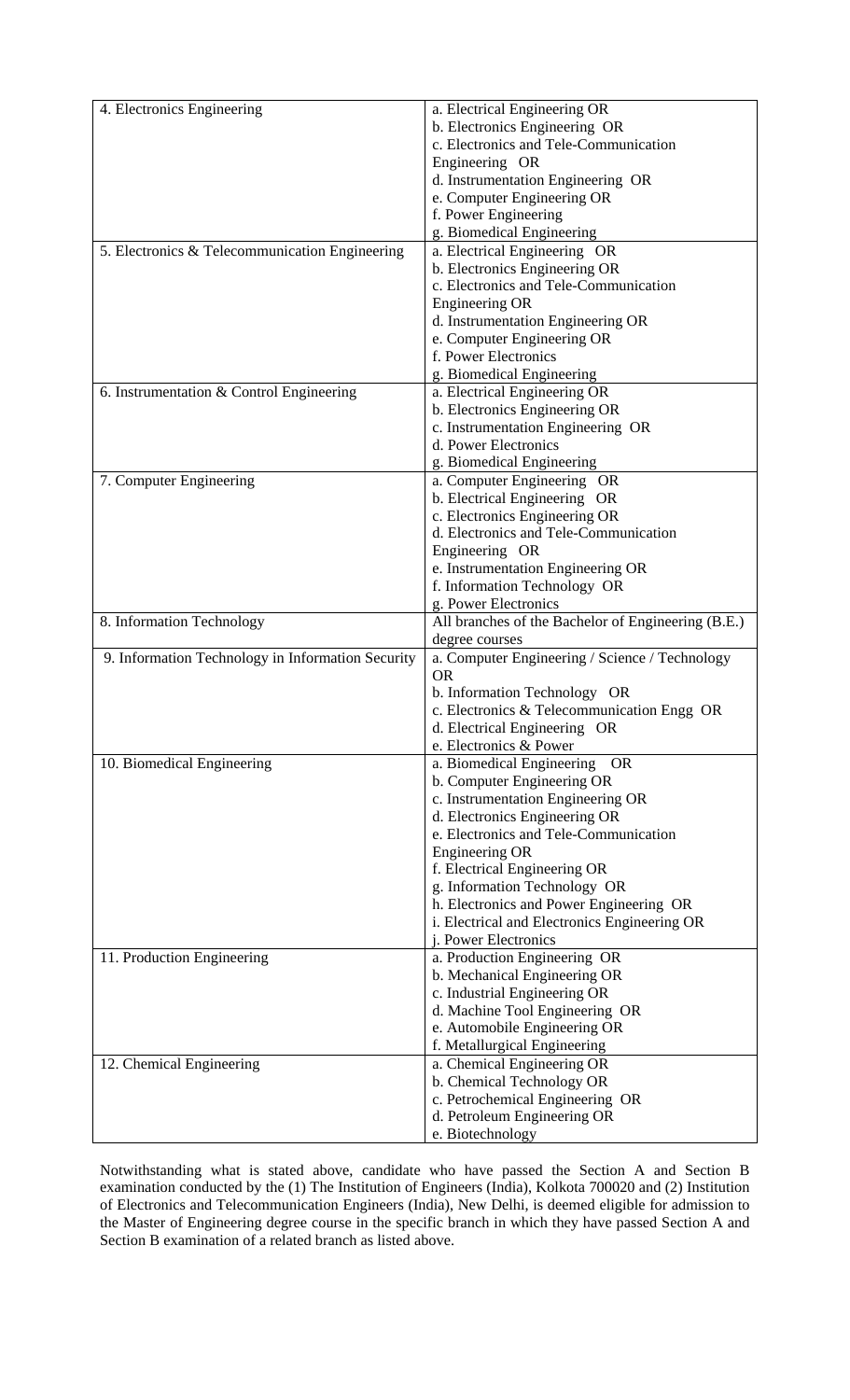Further that the amended Ordinance 5134 relating to the eligibility criteria for admission to the M.E. degree course is amended and that the same will be brought into force with effect from the academic year 2012-2013.

#### **Revised Ordinance 5134:**

Any person who has passed an examination for the Degree of Bachelor of Engineering of this University or the degree of Bachelor of Engineering of any other University recognized as equivalent to the Bachelor of Engineering degree of this University is deemed eligible for admission to the Masters degree course in Engineering in the specific branch in which he / she has taken the degree of Bachelor of Engineering of a related branch as listed below:-

| <b>Master of Engineering</b>                                                              | <b>Bachelor of Engineering</b>                               |
|-------------------------------------------------------------------------------------------|--------------------------------------------------------------|
| 1. Civil Engineering with                                                                 |                                                              |
| (i) Environmental Engineering Subjects                                                    | a. Civil Engineering OR                                      |
| (ii) Hydraulics Engineering Subjects                                                      | b. Environmental Engineering OR                              |
| (iii) Water Resource Engineering subjects                                                 | c. Construction Engineering OR                               |
|                                                                                           | d. Water Management                                          |
| 1. Civil Engineering with                                                                 |                                                              |
| (iv) Structural Engineering Subjects                                                      | a. Civil Engineering OR                                      |
| (v) Construction Management Subjects                                                      | b. Construction Engineering OR                               |
| (vi) Goo-technical Engineering Subjects                                                   | c. Structural Engineering                                    |
| (vii) Traffic and Transportation Engineering                                              |                                                              |
| Subjects                                                                                  |                                                              |
| 2. Mechanical Engineering with                                                            | a. Mechanical Engineering OR                                 |
| (i) Machine Design Subjects                                                               | b. Automobile engineering OR                                 |
| (ii) Automobile Engineering Subjects                                                      | c. Production Engineering OR                                 |
| (iii) CAD/CAM & Robotics subjects                                                         | d. Aerospace / Aeronautical Engineering                      |
| 2. Mechanical Engineering with                                                            |                                                              |
| (iii) Fluid Pumping Machine Subjects                                                      | a. Mechanical Engineering<br><b>OR</b>                       |
| (iv) Internal Combustion Engineering Subjects                                             | b. Automobile Engineering<br><b>OR</b>                       |
| (v) Thermal Engineering Subjects                                                          | c. Aerospace / Aeronautical Engineering                      |
| (vi) Heat Power subjects                                                                  |                                                              |
| (vii) Energy Engineering subjects                                                         |                                                              |
| 2. Mechanical Engineering with                                                            | a. Mechanical Engineering OR                                 |
| (viii) Manufacturing systems Engineering subjects<br>(ix) Production Engineering subjects | b. Automobile engineering OR<br>c. Production Engineering OR |
|                                                                                           | d. Industrial Engineering OR                                 |
|                                                                                           | e. Machine Tool Engineering OR                               |
|                                                                                           | f. Metallurgical Engineering                                 |
| 3. Production Engineering                                                                 | a. Mechanical Engineering OR                                 |
|                                                                                           | b. Automobile engineering OR                                 |
|                                                                                           | c. Production Engineering OR                                 |
|                                                                                           | d. Industrial Engineering OR                                 |
|                                                                                           | e. Machine Tool Engineering OR                               |
|                                                                                           | f. Metallurgical Engineering                                 |
| 3. Electrical Engineering with                                                            | a. Electrical Engineering OR                                 |
| (i) Control Systems Engineering Subjects                                                  | b. Electronics Engineering OR                                |
| (ii) Power Systems Engineering Subjects                                                   | c. Instrumentation Engineering OR                            |
| (iii) Power Electronics and Drives                                                        | d. Power Electronics OR                                      |
|                                                                                           | e. Electronics and Power OR                                  |
|                                                                                           | f. Industrial Electronics OR                                 |
|                                                                                           | g. Electronics and Telecommunication Engineering             |
| <b>4. Electronics Engineering</b>                                                         | a. Electrical Engineering OR                                 |
|                                                                                           | b. Electronics Engineering OR                                |
| 5. Electronics & Telecommunication                                                        | c. Electronics and Tele-Communication                        |
| <b>Engineering</b>                                                                        | Engineering OR                                               |
|                                                                                           | d. Instrumentation Engineering OR                            |
|                                                                                           | e. Computer Engineering OR                                   |
|                                                                                           | f. Power Engineering OR                                      |
|                                                                                           | g. Biomedical Engineering OR                                 |
|                                                                                           | h. Information Technology                                    |